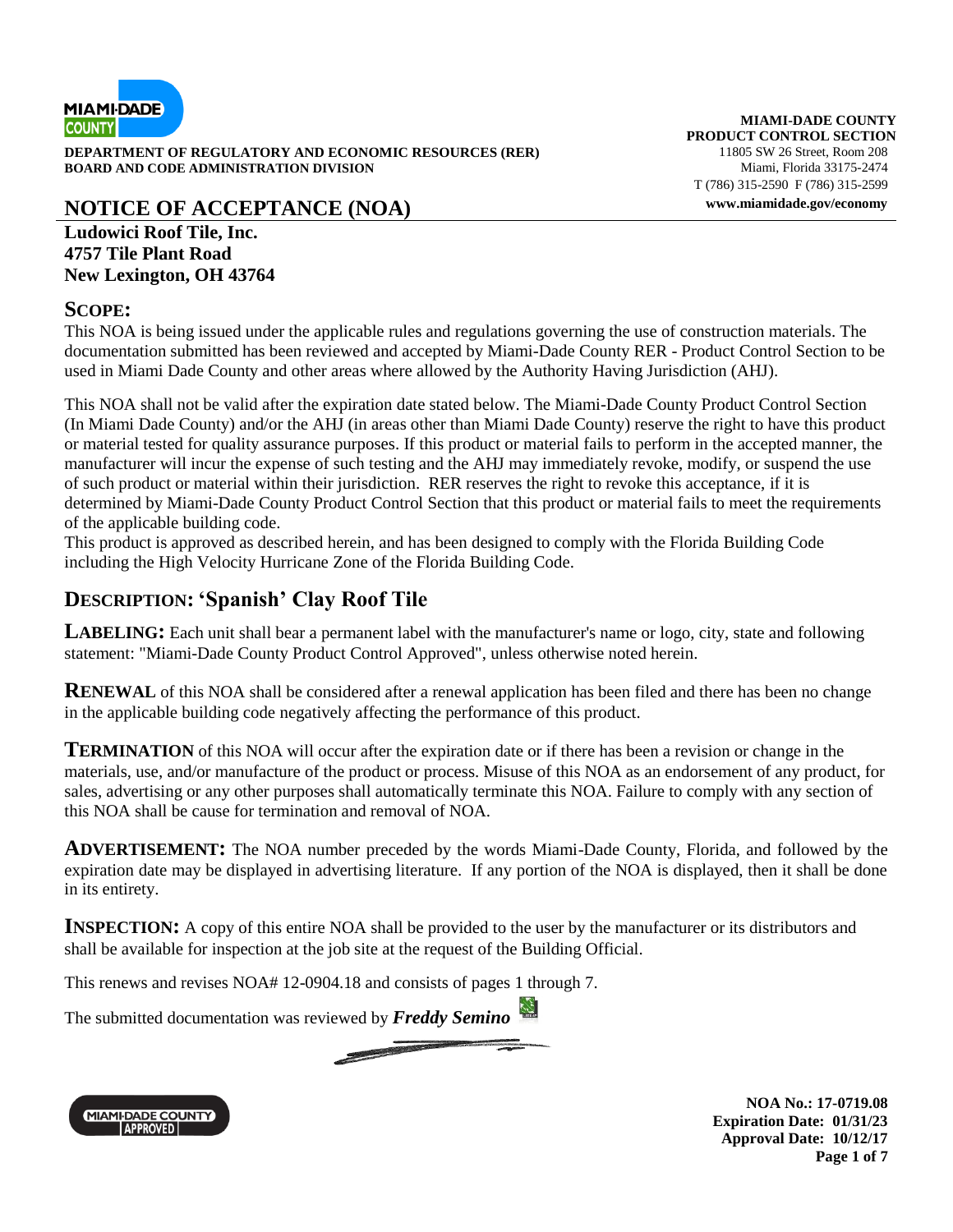#### **ROOFING ASSEMBLY APPROVAL**

| Category:            | Roofing       |
|----------------------|---------------|
| <b>Sub-Category:</b> | Roofing Tiles |
| <b>Material:</b>     | Clay          |

#### **1. SCOPE**

This approves a roofing system using Ludowici **'Spanish' Clay Roof Tile**, as manufactured Ludowici Roof Tile, Inc. and described in Section 2 of this Notice of Acceptance. For locations where the pressure requirements, as determined by applicable Building Code does not exceed the design pressure values obtained by calculations in compliance with RAS 127 using the values listed in section 4 herein. The attachment calculations shall be done as a moment based system.

#### **2. PRODUCT DESCRIPTION**

| <b>Manufactured by</b><br>Applicant | <b>Dimensions</b>                                               | <b>Test</b><br><b>Specifications</b> | <b>Product</b><br><b>Description</b>                                                                                                                                                              |
|-------------------------------------|-----------------------------------------------------------------|--------------------------------------|---------------------------------------------------------------------------------------------------------------------------------------------------------------------------------------------------|
| Ludowici Spanish<br>Roof Tile       |                                                                 | <b>ASTM C 1167</b>                   | High profile, interlocking, one piece, 'S' shaped,<br>vitrified clay roof tile equipped with two nail holes.<br>For direct deck or battened, nail-on, mortar set or<br>adhesive set applications. |
| <b>Trim Pieces</b>                  | $l = \text{varies}$<br>$w = \text{varies}$<br>varying thickness | <b>ASTM C 1167</b>                   | Accessory trim, clay roof pieces for use at hips,<br>rakes, ridges and valley terminations. Manufactured<br>for each tile profile.                                                                |

#### **2. 1 PRODUCT DESCRIPTION**

1. New Lexington, OH.

MIAMI-DADE COUNTY

#### **2.2 SUBMITTED EVIDENCE:**

| <b>Test Agency</b>     | <b>Test Identifier</b>    | <b>Test Name/Report</b>                                          | <b>Date</b> |
|------------------------|---------------------------|------------------------------------------------------------------|-------------|
| IBA Consultants, Inc.  | 2376-282                  | <b>ASTM C 1167</b>                                               | Sept 2007   |
| The Center for Applied | 94-083                    | <b>Static Uplift Testing</b>                                     | April 1994  |
| Engineering, Inc.      | 94-084                    | PA 101 (Adhesive Set)                                            | May 1994    |
|                        |                           | (Mortar Set)                                                     |             |
| The Center for Applied | Project No. 307025        | Wind Driven Rain                                                 | Oct. 1994   |
| Engineering, Inc.      | Test #MDC-77              | PA 100                                                           |             |
| The Center for Applied | 25-7200-1                 | <b>Static Uplift Testing</b>                                     | Feb. 1995   |
| Engineering, Inc.      |                           | PA 102 (Screws, Battens)                                         |             |
| Redland Technologies   | 7161-03                   | <b>Wind Tunnel Testing</b>                                       | Dec. 1991   |
|                        | Appendix II               | PA 108 (Nail-On)                                                 |             |
| Redland Technologies   | 7161-03                   | <b>Static Uplift Testing</b>                                     | Dec. 1991   |
|                        | Appendix III              | PA 102 & 102(A)                                                  |             |
| Redland Technologies   | P0402                     | Withdrawal Resistance Testing of<br>screw vs. smooth shank nails | Sept. 1993  |
| Redland Technologies   | Letter Dated Aug. 1, 1994 | Wind Tunnel Testing<br>PA 108 (Nail-On)                          | Aug. 1994   |

**NOA No.: 17-0719.08 Expiration Date: 01/31/23 Approval Date: 10/12/17 Page 2 of 7**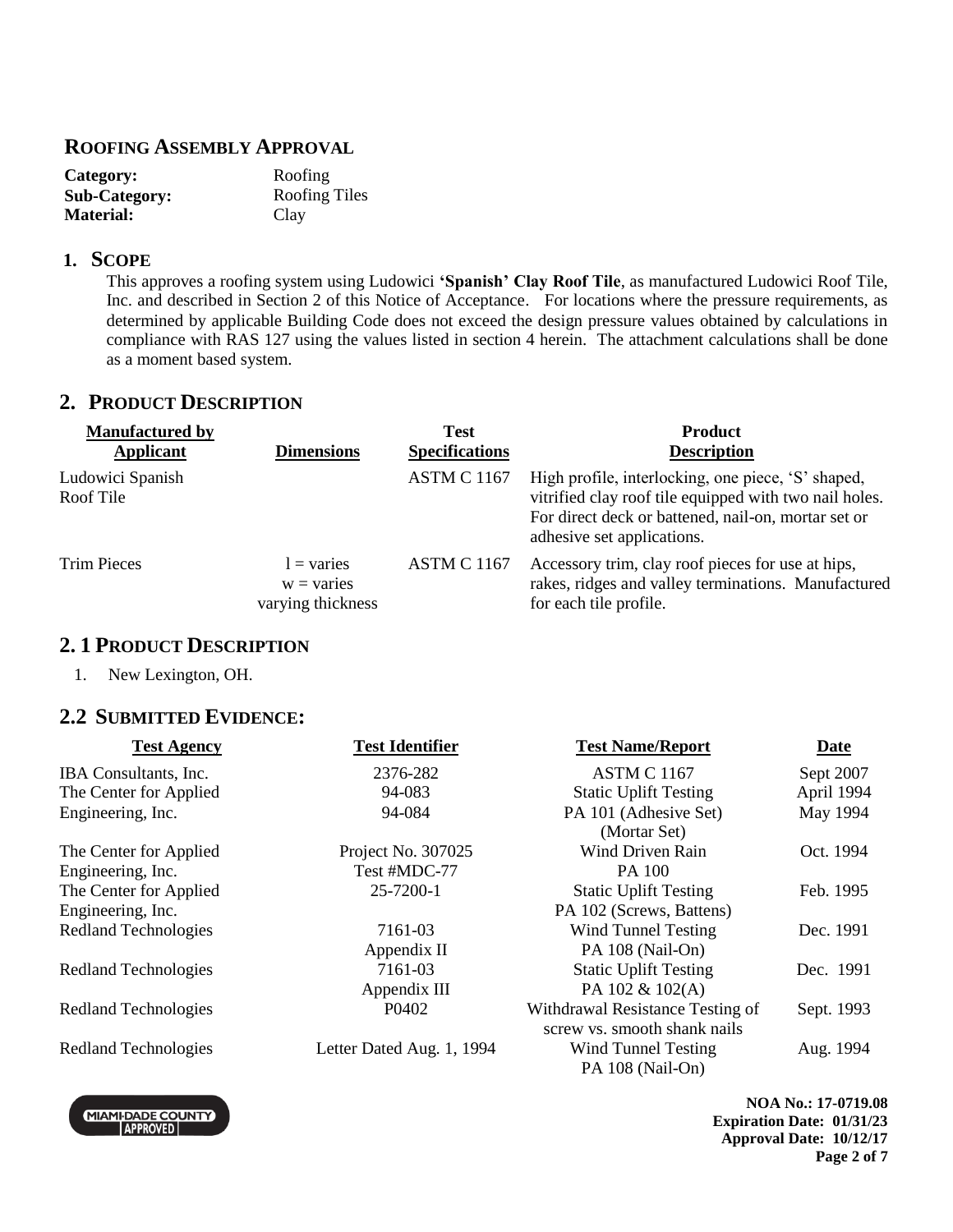#### **2.2 SUBMITTED EVIDENCE:**

| <b>Test Agency</b>         | <b>Test Identifier</b> | <b>Test Name/Report</b>       | <b>Date</b>   |
|----------------------------|------------------------|-------------------------------|---------------|
| Redland Technologies       | P0647-01               | Wind Tunnel Testing           | Aug. 1994     |
|                            |                        | PA 108 (Mortar Set)           |               |
| <b>Celotex Corporation</b> | 520111-3               | <b>Static Uplift Testing</b>  | Dec. 1998     |
| <b>Testing Services</b>    | 520191-2-1             | PA 101                        | March 1999    |
| Walker Engineering, Inc.   | Calculations           | Aerodynamic Multiplier        | March 1999    |
| Walker Engineering, Inc.   | Calculations           | 25-7094                       | February 1996 |
|                            |                        | 25-7496                       | April 1996    |
| Walker Engineering, Inc.   | Calculations           | 25-7584                       | December 1996 |
|                            |                        | 25-7804b-8                    |               |
|                            |                        | 25-7804-4 & 5                 |               |
|                            |                        | 25-7848-6                     |               |
| Walker Engineering, Inc.   | Calculations           | 25-7183                       | March 1995    |
| Walker Engineering, Inc.   | Calculations           | Two Patty Adhesive Set System | April 1999    |

#### **3. LIMITATIONS**

- **3.1** Fire classification is not part of this acceptance.
- **3.2** For mortar or adhesive set tile applications, a static field uplift test shall be performed in accordance with TAS 106.
- **3.3** Applicant shall retain the services of a Miami-Dade County Certified Laboratory to perform quarterly test in accordance with TAS 112, appendix 'A'. Such testing shall be submitted to the Building Code Compliance Office for review.
- **3.4** Minimum underlayment shall be in compliance with the applicable Roofing Applications Standards listed section 4.1 herein.
- **3.5** 30/90 hot mopped underlayment applications may be installed perpendicular to the roof slope unless stated otherwise by the underlayment material manufacturers published literature.
- **3.6** This acceptance is for wood deck applications. Minimum deck requirements shall be in compliance with applicable building code.
- **3.7** All products listed herein shall have a quality assurance audit in accordance with the Florida Building Code and Rule 61G20-3 of the Florida Administrative Code.



**NOA No.: 17-0719.08 Expiration Date: 01/31/23 Approval Date: 10/12/17 Page 3 of 7**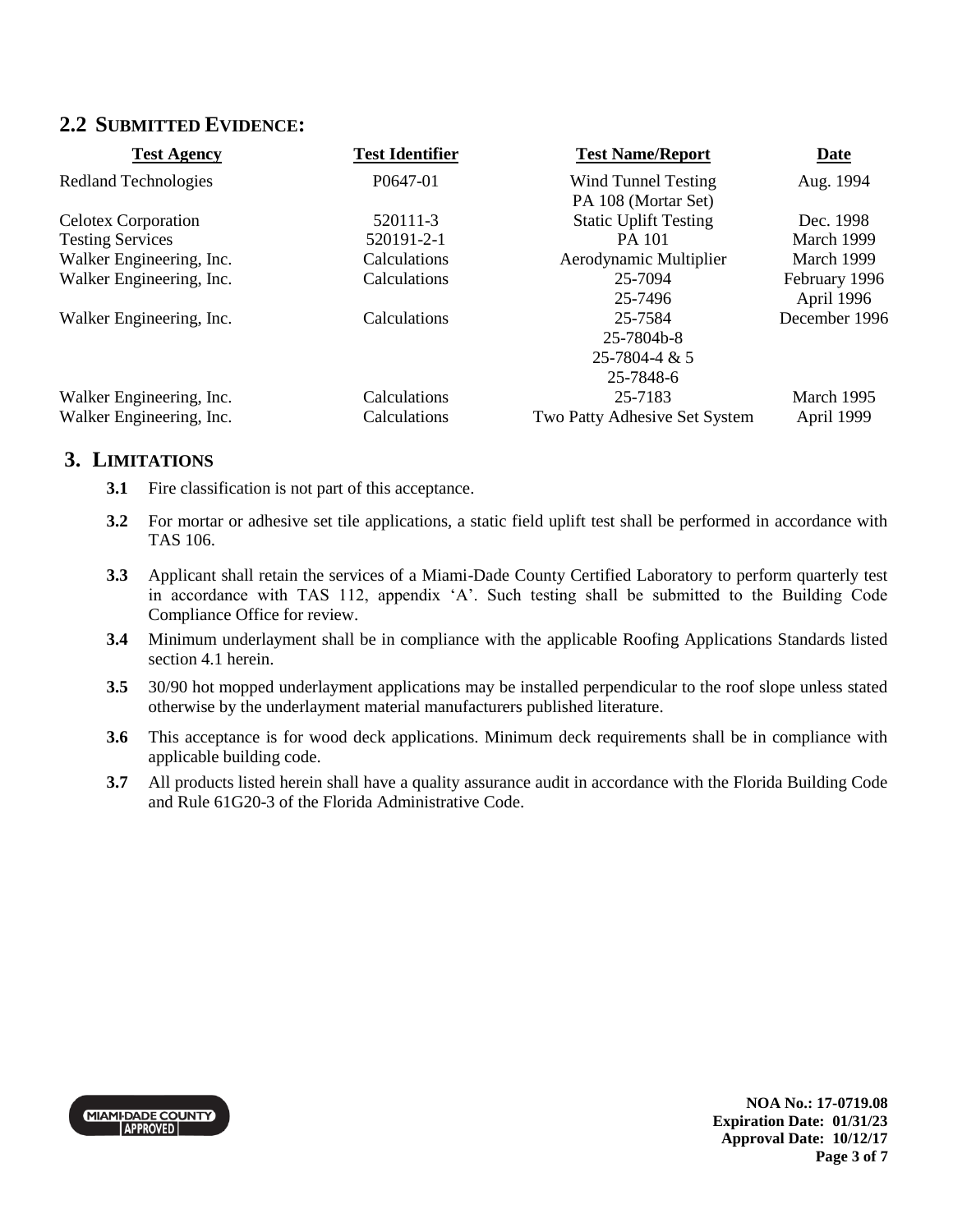### **4. INSTALLATION**

- **4.1** Ludowici 'Spanish' Clay Roof Tile and its components shall be installed in strict compliance with Roofing Application Standard RAS 118, RAS 119 and RAS 120.
- **4.2** Data For Attachment Calculations

| Table 1: Average Weight (W) and Dimensions (I x w)                     |      |      |      |  |  |
|------------------------------------------------------------------------|------|------|------|--|--|
| Weight-W (lbf)<br>Width-w (ft)<br>Length-I (ft)<br><b>Tile Profile</b> |      |      |      |  |  |
| Ludowici Spanish Tile                                                  | 5.00 | 1.10 | 0.81 |  |  |
| Ludowici Spanish Tile                                                  | 7.02 | 1.50 | 0.81 |  |  |

| Table 2: Aerodynamic Multipliers - $\lambda$ (ft <sup>3</sup> )                                                                                       |  |  |  |  |
|-------------------------------------------------------------------------------------------------------------------------------------------------------|--|--|--|--|
| Tile<br>$\lambda$ (ft <sup>3</sup> )<br>$\lambda$ (ft <sup>3</sup> )<br><b>Profile</b><br><b>Batten Application</b><br><b>Direct Deck Application</b> |  |  |  |  |
| Ludowici Spanish Tile<br>0.228<br>0.247                                                                                                               |  |  |  |  |

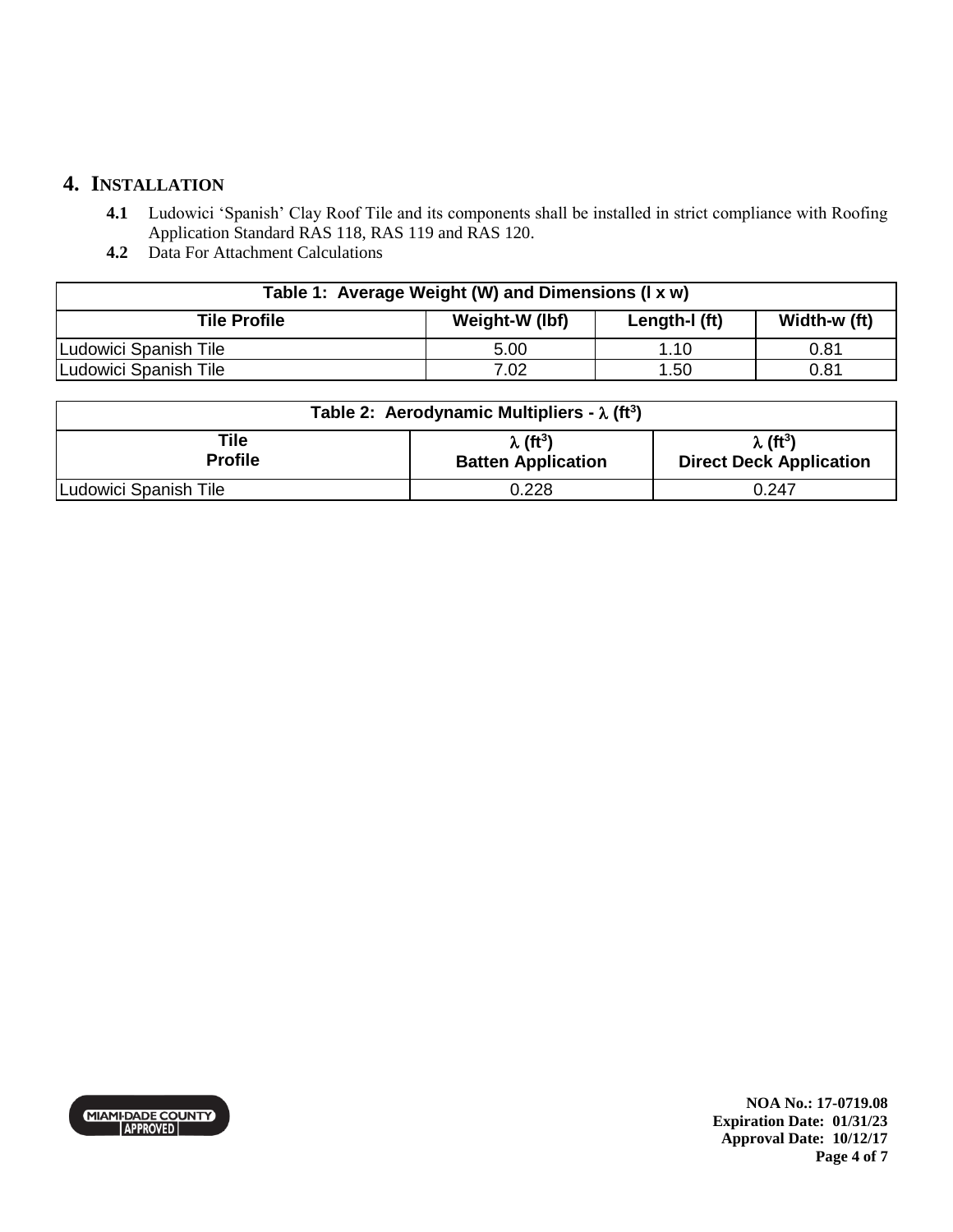| Table 3: Restoring Moments due to Gravity - $M_a$ (ft-lbf) |                |                       |                |                       |                |                              |                |                              |                      |                              |
|------------------------------------------------------------|----------------|-----------------------|----------------|-----------------------|----------------|------------------------------|----------------|------------------------------|----------------------|------------------------------|
| Tile<br><b>Profile</b>                                     | $3"$ :12"      |                       | $4"$ :12"      |                       | $5"$ :12"      |                              | $6"$ :12"      |                              | 7":12" or<br>greater |                              |
| Ludowici<br>Spanish Tile                                   | <b>Battens</b> | <b>Direct</b><br>Deck | <b>Battens</b> | <b>Direct</b><br>Deck | <b>Battens</b> | <b>Direct</b><br><b>Deck</b> | <b>Battens</b> | <b>Direct</b><br><b>Deck</b> | <b>Battens</b>       | <b>Direct</b><br><b>Deck</b> |
|                                                            | 2.51           | 2.73                  | 2.48           | 2.70                  | 2.42           | 2.63                         | 2.36           | 2.57                         | 2.90                 | 2.50                         |

| Table 4: Attachment Resistance Expressed as a Moment - Mf (ft-Ibf)<br>for Nail-On Systems |                                                                                                              |                                               |                                             |                |
|-------------------------------------------------------------------------------------------|--------------------------------------------------------------------------------------------------------------|-----------------------------------------------|---------------------------------------------|----------------|
| <b>Tile</b><br><b>Profile</b>                                                             | <b>Fastener Type</b>                                                                                         | <b>Direct Deck</b><br>(min 15/32"<br>plywood) | <b>Direct Deck</b><br>(min. 19/32" plywood) | <b>Battens</b> |
| Ludowici Spanish                                                                          | 2-10d Ring Shank Nails                                                                                       | 28.6                                          | 41.2                                        | 19.4           |
| Tile                                                                                      | 1-10d Smooth or Screw<br><b>Shank Nail</b>                                                                   | 5.1                                           | 6.8                                         | 2.8            |
|                                                                                           | 2-10d Smooth or Screw<br><b>Shank Nails</b>                                                                  | 6.9                                           | 9.2                                         | 7.3            |
|                                                                                           | 1.#8 Screw                                                                                                   | 20.7                                          | 20.7                                        | 18.1           |
|                                                                                           | 2.#8 Screws                                                                                                  | 43.2                                          | 43.2                                        | 29.8           |
|                                                                                           | 1-10d Smooth or Screw<br>Shank Nail (Field Clip)                                                             | 23.1                                          | 23.1                                        | 19.0           |
|                                                                                           | 1-10d Smooth or Screw<br>Shank Nail (Eave Clip)                                                              | 29.3                                          | 29.3                                        | 24.0           |
|                                                                                           | 2-10d Smooth or Screw<br>Shank Nails (Field Clip)                                                            | 27.6                                          | 27.6                                        | 38.6           |
|                                                                                           | 2-10d Smooth or Screw<br>Shank Nails (Eave Clip)                                                             | 38.1                                          | 38.1                                        | 41.8           |
|                                                                                           |                                                                                                              |                                               |                                             |                |
|                                                                                           | 2-10d Ring Shank Nails <sup>1</sup>                                                                          | 33.1                                          | 48.1                                        | 45.2           |
| $\mathbf{1}$                                                                              | Installation with a 4" tile headlap and fasterners are located a min. of 2 <sup>1/2</sup> from head of tile. |                                               |                                             |                |

| Table 6: Attachment Resistance Expressed as a Moment $M_f$ (ft-lbf)<br>for Two Patty Adhesive Set Systems                                                        |                         |                                                |  |  |
|------------------------------------------------------------------------------------------------------------------------------------------------------------------|-------------------------|------------------------------------------------|--|--|
| Tile<br><b>Profile</b>                                                                                                                                           | <b>Tile Application</b> | <b>Minimum Attachment</b><br><b>Resistance</b> |  |  |
| Ludowici Spanish Tile<br>$29.3^3$<br>Adhesive                                                                                                                    |                         |                                                |  |  |
| See manufactures component approval for installation requirements.<br> 2                                                                                         |                         |                                                |  |  |
| Flexible Products Company TileBond Average weight per patty 10.7 grams.<br>3<br>3M™ 2-Component Foam Roof Tile Adhesive AH-160 Average weight per patty 8 grams. |                         |                                                |  |  |



**NOA No.: 17-0719.08 Expiration Date: 01/31/23 Approval Date: 10/12/17 Page 5 of 7**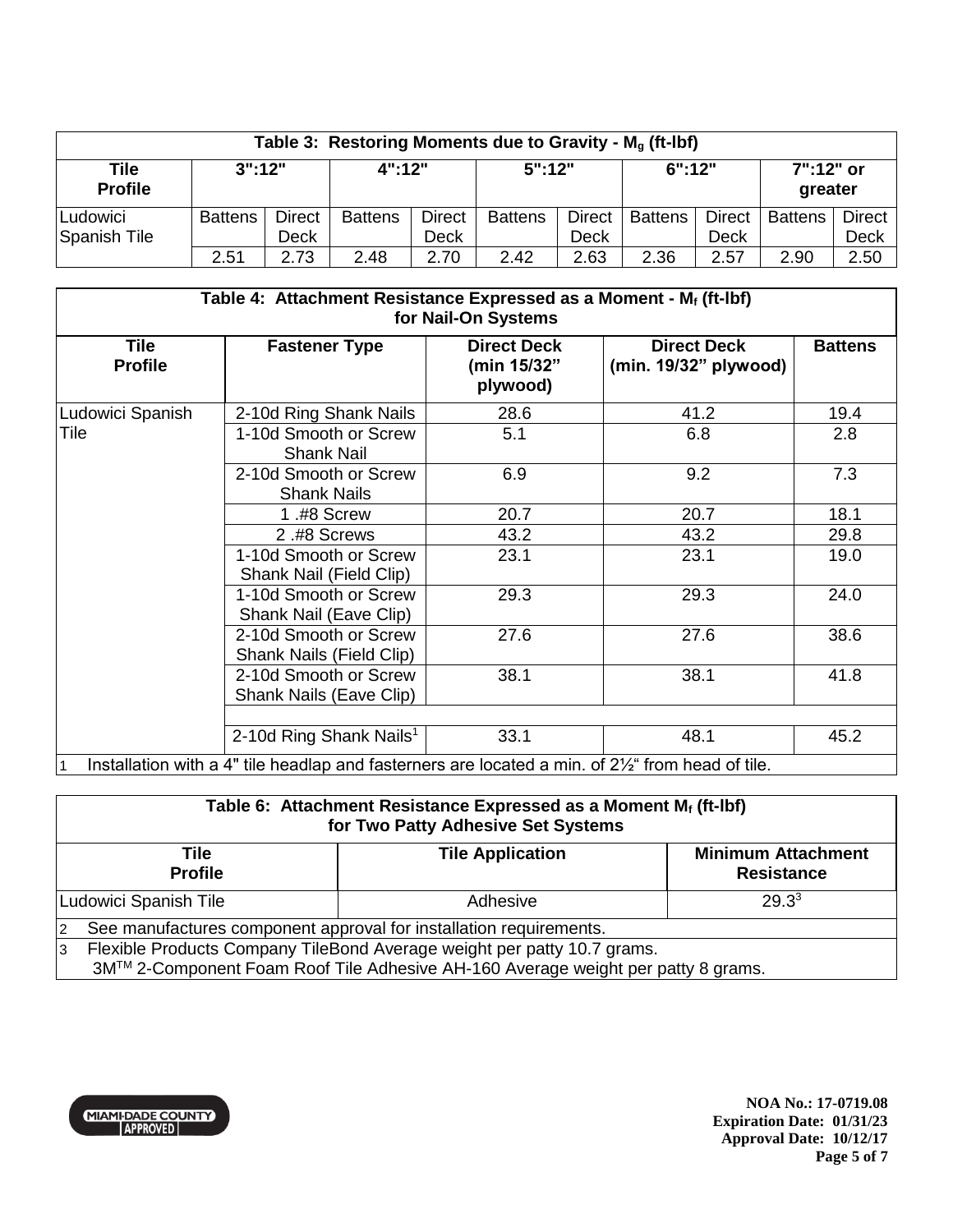| Table 7: Attachment Resistance Expressed as a Moment - Mf (ft-Ibf)<br>for Single Patty Adhesive Set Systems |                                                |                                                |  |  |
|-------------------------------------------------------------------------------------------------------------|------------------------------------------------|------------------------------------------------|--|--|
| Tile<br><b>Profile</b>                                                                                      | <b>Tile Application</b>                        | <b>Minimum Attachment</b><br><b>Resistance</b> |  |  |
| Ludowici Spanish Tile                                                                                       | 3M™ 2-Component Foam Roof Tile Adhesive AH-160 | $66.5^{4}$                                     |  |  |
| 3M™ 2-Component Foam Roof Tile Adhesive AH-160<br>38.7 <sup>5</sup>                                         |                                                |                                                |  |  |
| Large paddy placement of 63grams of AH-160<br>4                                                             |                                                |                                                |  |  |
| 5                                                                                                           | Medium paddy placement of 24grams of AH-160    |                                                |  |  |

| Table 8: Attachment Resistance Expressed as a Moment - $M_f$ (ft-lbf)<br>for Mortar Set Systems |                                   |                                        |  |  |  |
|-------------------------------------------------------------------------------------------------|-----------------------------------|----------------------------------------|--|--|--|
| <b>Tile</b><br><b>Profile</b>                                                                   | <b>Tile</b><br><b>Application</b> | <b>Attachment</b><br><b>Resistance</b> |  |  |  |
| Ludowici Spanish Tile                                                                           | Mortar Set<br>24.5                |                                        |  |  |  |

## **5. LABELING**

All tiles shall bear the imprint or identifiable marking of the manufacturer's name or logo **(See Detail Below)**, or following statement: "Miami-Dade County Product Control Approved".

# LUDOWICI ASTM C1167 GRADE I

#### **IDENTIFICATION MARK FOR SPANISH CLAY ROOF TILE (LOCATED ON UNDERSIDE OF TILE)**

#### **6. BUILDING PERMIT REQUIREMENTS**

- **6.1** Application for building permit shall be accompanied by copies of the following:
- **6.1.1** This Notice of Acceptance.
	- **6.1.2** Any other documents required by the Building Official or applicable building code in order to properly evaluate the installation of this system.



**NOA No.: 17-0719.08 Expiration Date: 01/31/23 Approval Date: 10/12/17 Page 6 of 7**